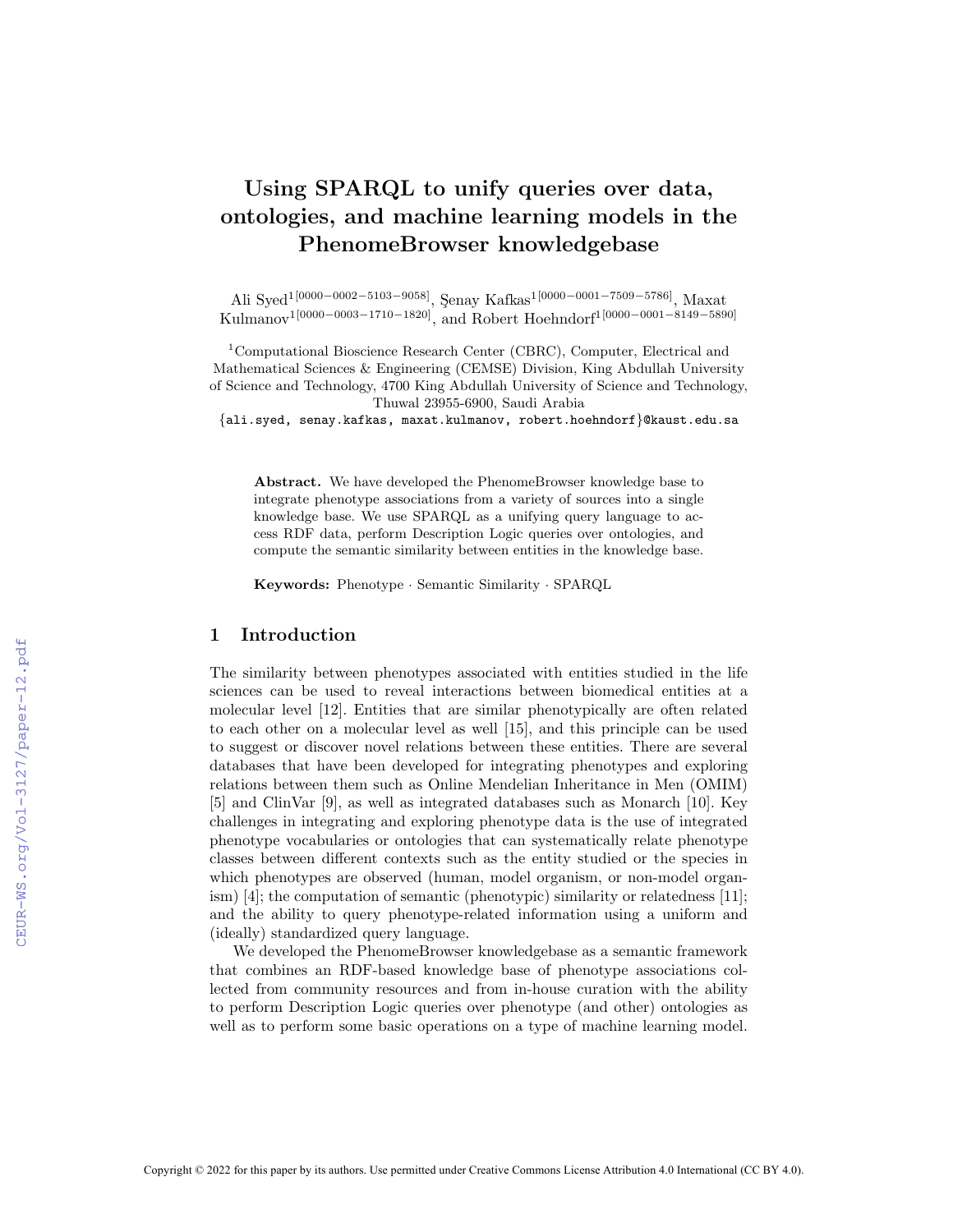2 A. Syed et al.

The framework used to develop PhenomeBrowser is based on using SPARQL as query language for any structured data and Apache Lucene indices and queries (implemented in the form of ElasticSearch) for natural language information.

PhenomeBrowser currently contains over four million phenotype associations for genes, diseases, drugs, pathogens and chemical entities (metabolites). We incorporate the Vec2SPARQL method [8] over the Bio2Vec knowledge graph embedding repository (https://bio2vec.cbrc.kaust.edu.sa) to perform queries incorporating semantic similarity and machine learning, and we rely on the AberOWL services [7] to perform Description Logic Queries within SPARQL queries. The interface for PhenomeBrowser is based on these SPARQL queries and we provide access to PhenomeBrowser through SPARQL. The Phenomebrowser web portal further implements queries for specific tasks such as finding gene–disease associaitons, host–pathogen or drug–target interactions, all based on phenotypic similarity. The PhenomeBrowser software and underlying components are available as Free Software (phenomebrowser.net) and can serve as an initial model on how to combine graph databases, Description Logic queries, and machine learning within a single framework unified through SPARQL as query language.

#### Data Ingestio Learnin Core Ontologies &<br>Data Dictionarie bio2ve embedding Store Annotation<br>Sources 喡  $\oplus$ archive Community<br>Resources E RDF Store Inhouse Looku<br>Servic Curation  $\sum_{i=1}^n a_i$ Phenomeb<br>API

#### 2 Design and Implementation

Fig. 1: Core Components of the PhenomeBrowser framework.

Core components of the PhenomeBrowser architecture are shown in Figure 1. Phenotype annotations data from community resources and in-house curation is transformed into RDF format. The transformed data is subsequently stored in an RDF store. We implemented a data intake workflow using snakemake [1] to achieve reproducible and robust automation. As data model for phenotype associations, we rely on community standards for phenotypes developed by the OBO Foundry initiative [14] and the Monarch project [10]. We use the Dublin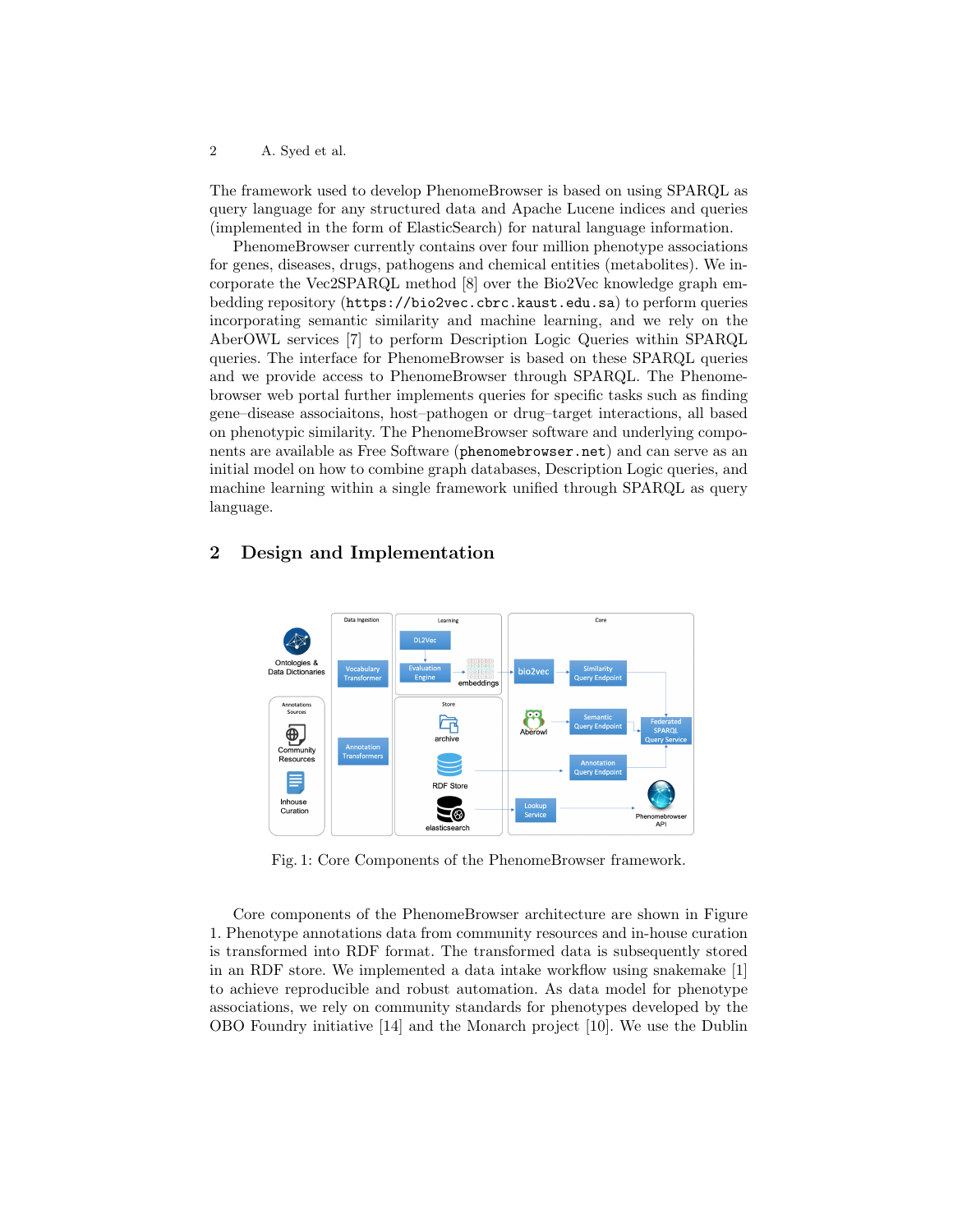Core vocabularies [2] to encode provenance information, and the OBO Relation Ontology [13] to encode relations. We use the integrated phenotype ontology PhenomeNet [6] to integrate phenotypes across different contexts. The data intake workflows also generate text indices for entity as well as classes and relations from the PhenomeNet ontology. Text indices are Apache Lucene indices implemented in ElasticSearch, and we make search of text indices available through a REST API that is complementary to the SPARQL endpoint for querying structured data.

Data that is ingested from public sources is passed to the ontology-based machine learning method DL2Vec [3] to generate embeddings for entities (and ontology classes) that can be used to compute similarity. The embeddings are added to the Bio2Vec repository which stores the embeddings and makes them available for similarity-based queries through a REST API and a special SPARQL endpoint implementing the Vec2SPARQL extensions [8].

When querying data, we use the AberOWL [7] SPARQL endpoint to execute queries that incorporate deductive inference over Semantic Web ontologies. AberOWL is an ontology repository that provides reasoning over ontologies as a service. The queries further federate to the Vec2SPARQL endpoints provided by Bio2Vec, and therefore combine querying RDF phenotype data, phenotype ontologies (through AberOWL), and semantic similarity (through Bio2Vec).

### 3 Querying using SPARQL

One application of computing phenotype similarity is ranking candidate genes for a disease [15]. Using PhenomeBrowser's integrated SPARQL endpoint, we can perform this operation through SPARQL and therefore suggest gene–disease associations. Figure 2 shows a query for finding genes that are phenotypically similar to ventricular septal defect (HP:0011623). In the first section of the query, the content of the FILTER block performs a Description Logic Query to retrieve all classes that are equivalent to or subclasses of the ventricular septal defect phenotype from the HPO; the query is performed using the AberOWL ontology repository and reasoning service which expands the query and replaces it with the URIs of the classes resulting from the query. Subclasses of ventricular septal defect in the HPO include Tetralogy of Fallot as well as several more specific forms of Tetralogy of Fallot, and also includes ventricular septal defect itself (as the query is reflexive).

The second section of the query contains a federated query to the Bio2Vec SPARQL endpoint and uses the mostSimilar function; the mostSimilar function is implemented by the Vec2SPARQL method and executes the phenotypic similarity search for the diseases selected in the first section of the query on the Bio2Vec SPARQL endpoint. The mostSimilar function is a custom SPARQL function that takes as arguments the dataset identify in Bio2Vec, the identifier for the entity within the dataset, the number of entities to retrieve (in our case, we retrieve the three most similar entities to our query), and the type (using  $\texttt{rdf:type}$ ) of the entity (in our case, the entity type is gene). In the third sec-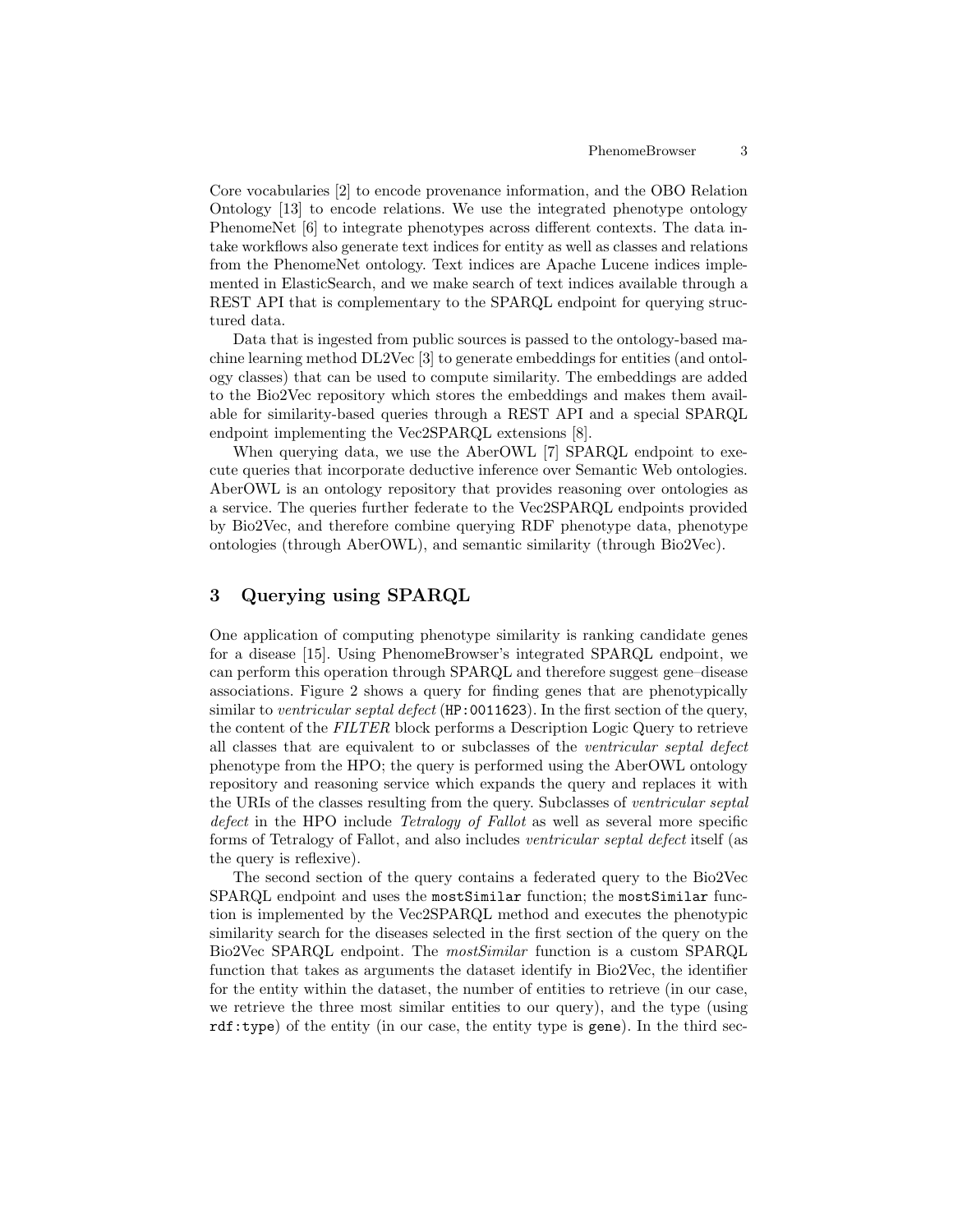```
PREFIX rdf: <http://www.w3.org/1999/02/22-rdf-syntax-ns#>
PREFIX pb: <http://phenomebrowser.net/>
PREFIX b2v: <http://bio2vec.net/function#>
PREFIX b2vd: <http://bio2vec.net/dataset#>>
SELECT ?simGene ?simGeneLabel ?genePhenotype ?genePhenotypeLabel
WHERE {
 {
    SELECT ?disease
    FROM <http://phenomebrowser.net>
    WHERE {
     ?association rdf:type rdf:Statement .
     ?association rdf:object ?phenotype .
       FILTER ( ?phenotype in (
 OWL subeq <http://phenomebrowser.net/sparql> <HP> {
    'ventricular septal defect'
 }
        ) ) .
      ?association rdf:subject ?disease .
     ?disease rdf:type pb:Disease .
   } LIMIT 20
   } .
   SERVICE <https://bio2vec.cbrc.kaust.edu.sa/ds/query> {
     (?simGene ?val ?x ?y) b2v:mostSimilar(b2vd:dataset_4 ?disease 3 pb:Gene) .
   }
   GRAPH <http://phenomebrowser.net> {
    ?simGene rdfs:label ?simGeneLabel .
    ?geneAssociation rdf:subject ?simGene .
    ?geneAssociation rdf:object ?genePhenotype .
    ?genePhenotype rdfs:label ?genePhenotypeLabel .
 }
} ORDER BY asc(?simGeneLabel)
```
Fig. 2: SPARQL query finding genes that are phenotypically similar to ventricular septal defect.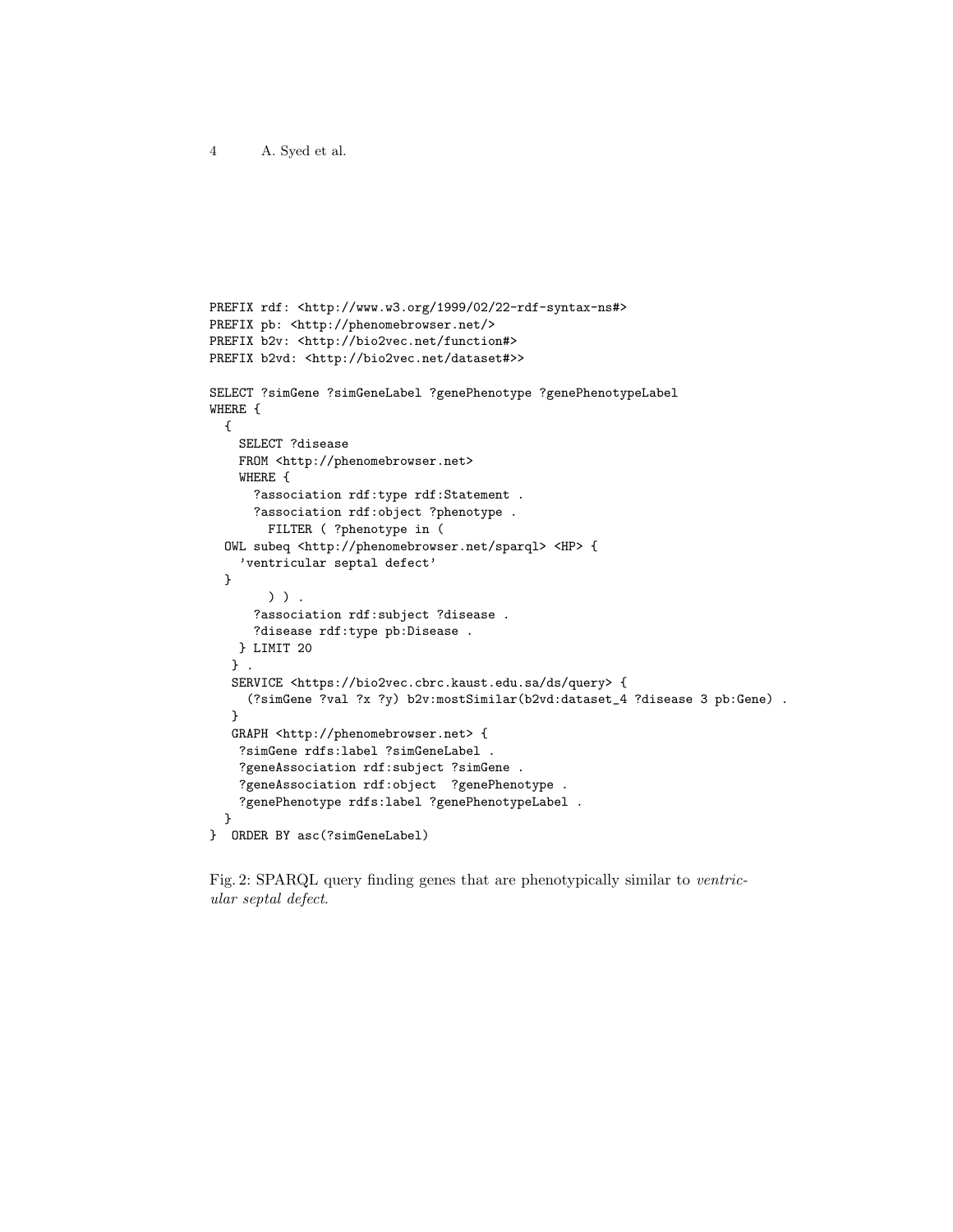tion of the query, we add labels to genes found in the second section of the query and their associated phenotypes.

#### 4 Conclusion

We developed the PhenomeBrowser knowledgebase as a semantic framework that integrates querying over graph databases, ontologies, and knowledge graph embeddings, using SPARQL as a unifying and standardized query language. PhenomeBrowser is accessible at http://phenomebrowser.net.

#### Acknowledgements

We acknowledge use of the resources of the KAUST Supercomputing Core Laboratories.

#### Funding

This work was supported by funding from King Abdullah University of Science and Technology (KAUST) Office of Sponsored Research (OSR) under Award No. URF/1/3790-01-01, URF/1/4355-01-01, FCC/1/1976-08-01, and FCC/1/1976- 08-08.

## References

- 1. Snakemake.
- 2. Dcmi metadata terms, Jan 2020.
- 3. Jun Chen, Azza Althagafi, and Robert Hoehndorf. Predicting candidate genes from phenotypes, functions and anatomical site of expression. Bioinformatics, 37(6):853–860, 10 2020.
- 4. Georgios V Gkoutos, Paul N Schofield, and Robert Hoehndorf. The anatomy of phenotype ontologies: principles, properties and applications. Briefings in Bioinformatics, 19(5):1008–1021, April 2017.
- 5. Ada Hamosh, Alan F. Scott, Joanna Amberger, David Valle, and Victor A. McKusick. Online mendelian inheritance in man (omim). Human Mutation, 15(1):57–61, 2000.
- 6. Robert Hoehndorf et al. Phenomenet: a whole-phenome approach to disease gene discovery. Nucleic Acids Research, 39(18):e119, 2011.
- 7. Robert Hoehndorf, Luke Slater, Paul N Schofield, and Georgios V Gkoutos. Aber-OWL: a framework for ontology-based data access in biology. BMC Bioinformatics, 16:26, 2015.
- 8. Maxat Kulmanov, Senay Kafkas, Andreas Karwath, Alexander Malic, Georgios V Gkoutos, Michel Dumontier, and Robert Hoehndorf. Vec2SPARQL: integrating SPARQL queries and knowledge graph embeddings. bioRxiv, 2018.